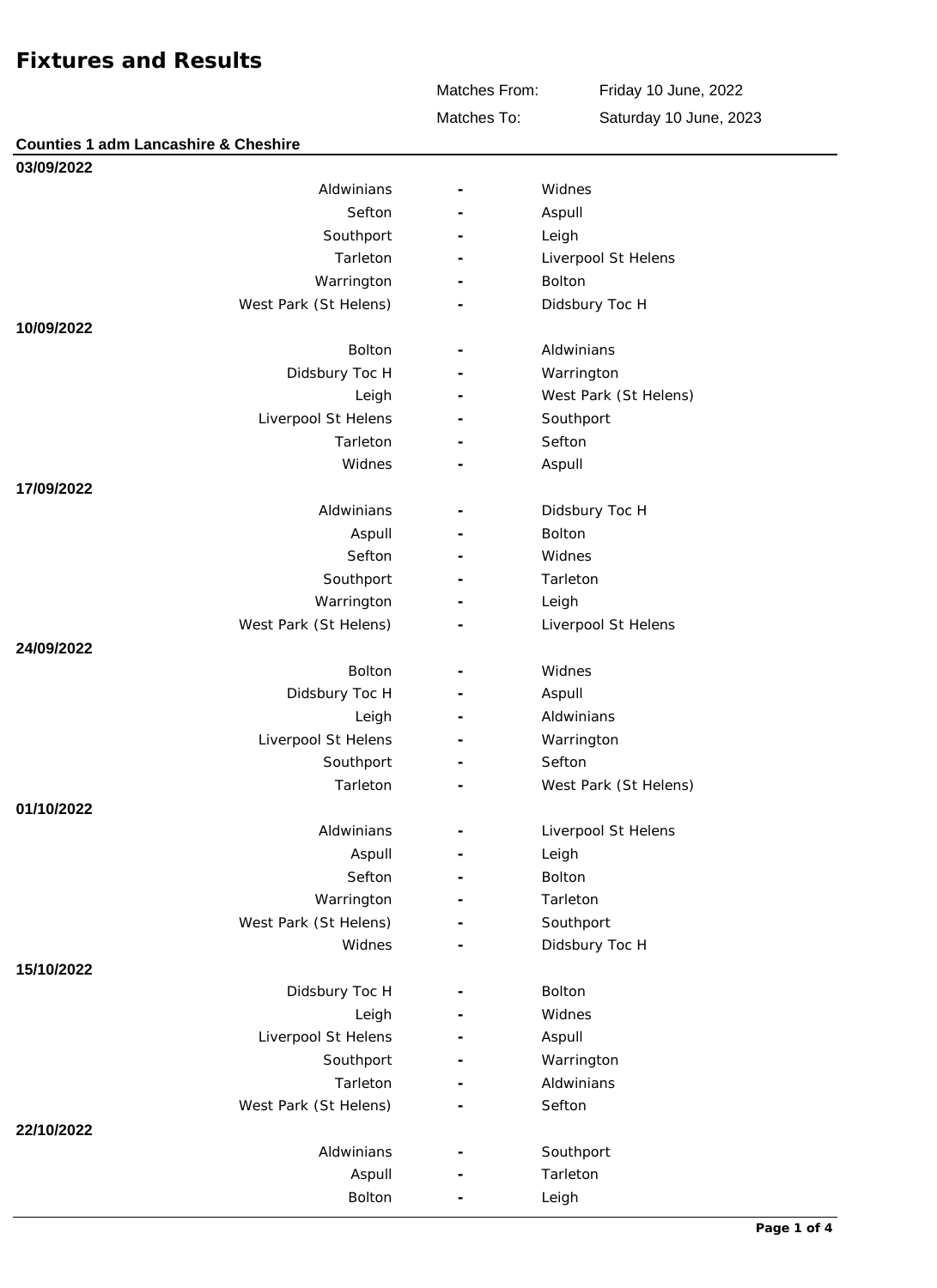|                       | Matches From:            | Friday 10 June, 2022   |
|-----------------------|--------------------------|------------------------|
|                       | Matches To:              | Saturday 10 June, 2023 |
| Sefton                | Ē,                       | Didsbury Toc H         |
| Warrington            |                          | West Park (St Helens)  |
| Widnes                |                          | Liverpool St Helens    |
| 29/10/2022            |                          |                        |
| Leigh                 |                          | Didsbury Toc H         |
| Liverpool St Helens   |                          | Bolton                 |
| Southport             |                          | Aspull                 |
| Tarleton              |                          | Widnes                 |
| Warrington            |                          | Sefton                 |
| West Park (St Helens) |                          | Aldwinians             |
| 05/11/2022            |                          |                        |
| Aldwinians            | $\overline{\phantom{a}}$ | Warrington             |
| Aspull                |                          | West Park (St Helens)  |
| <b>Bolton</b>         |                          | Tarleton               |
| Didsbury Toc H        |                          | Liverpool St Helens    |
| Sefton                |                          | Leigh                  |
| Widnes                |                          | Southport              |
| 12/11/2022            |                          |                        |
| Aldwinians            |                          | Sefton                 |
| Liverpool St Helens   | Ē,                       | Leigh                  |
| Southport             |                          | Bolton                 |
| Tarleton              |                          | Didsbury Toc H         |
| Warrington            |                          | Aspull                 |
| West Park (St Helens) |                          | Widnes                 |
| 26/11/2022            |                          |                        |
| Aspull                |                          | Aldwinians             |
| Bolton                |                          | West Park (St Helens)  |
| Didsbury Toc H        |                          | Southport              |
| Leigh                 |                          | Tarleton               |
| Sefton                |                          | Liverpool St Helens    |
| Widnes                |                          | Warrington             |
| 03/12/2022            |                          |                        |
| Aldwinians            |                          | Bolton                 |
| Aspull                |                          | Widnes                 |
| Sefton                |                          | Tarleton               |
| Southport             |                          | Liverpool St Helens    |
| Warrington            |                          | Didsbury Toc H         |
| West Park (St Helens) |                          | Leigh                  |
| 10/12/2022            |                          |                        |
| Aldwinians            |                          | Leigh                  |
| Aspull                |                          | Didsbury Toc H         |
| Sefton                |                          | Southport              |
| Warrington            |                          | Liverpool St Helens    |
| West Park (St Helens) |                          | Tarleton               |
| Widnes                |                          | Bolton                 |
| 17/12/2022            |                          |                        |
| Bolton                |                          | Aspull                 |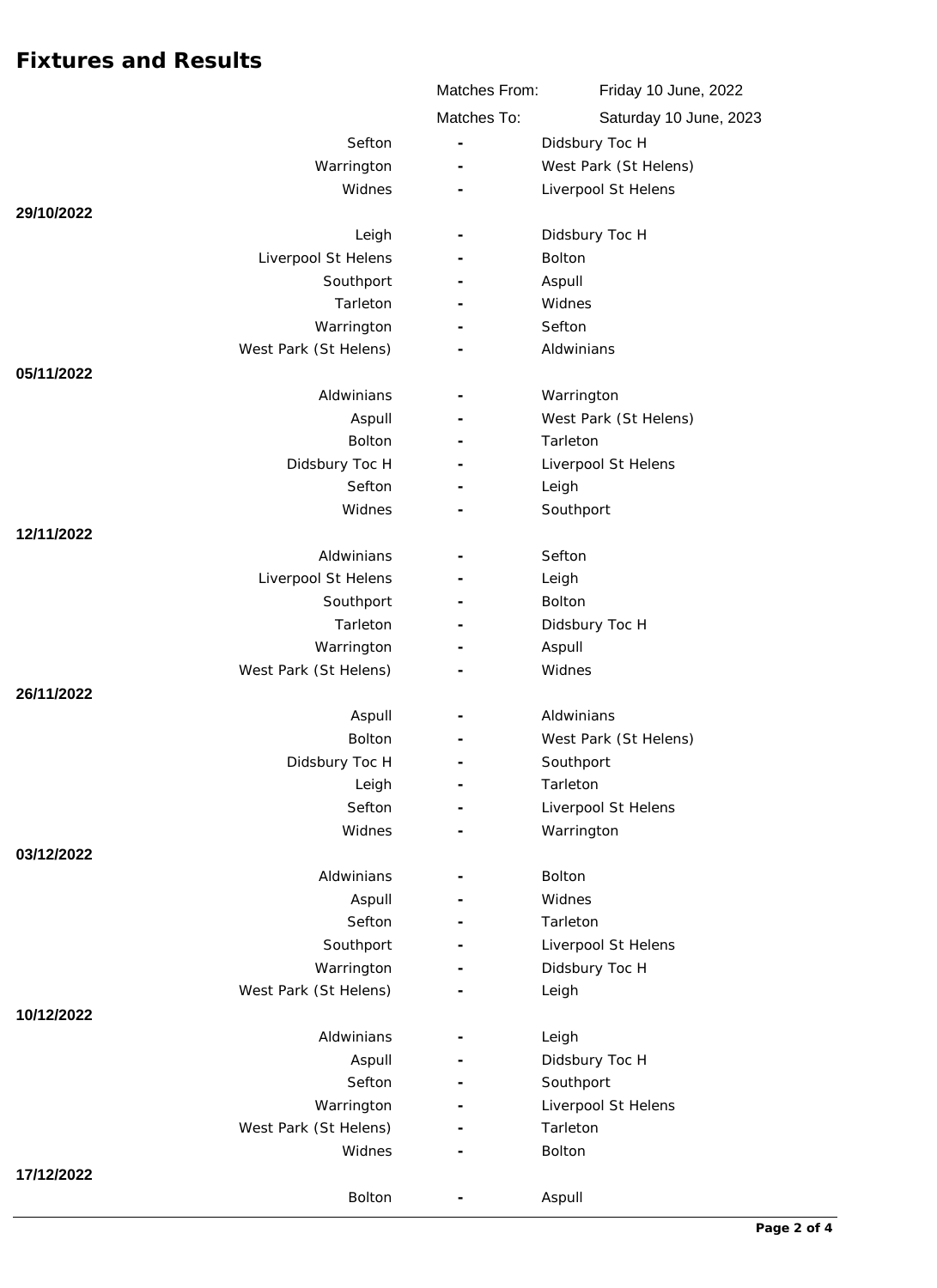|                              | Matches From:            | Friday 10 June, 2022   |
|------------------------------|--------------------------|------------------------|
|                              | Matches To:              | Saturday 10 June, 2023 |
| Didsbury Toc H               | ÷,                       | Aldwinians             |
| Leigh                        | $\overline{\phantom{m}}$ | Warrington             |
| Liverpool St Helens          |                          | West Park (St Helens)  |
| Tarleton                     |                          | Southport              |
| Widnes                       |                          | Sefton                 |
| 07/01/2023                   |                          |                        |
| <b>Bolton</b>                |                          | Sefton                 |
| Didsbury Toc H               | $\overline{\phantom{m}}$ | Widnes                 |
| Leigh                        |                          | Aspull                 |
| Liverpool St Helens          |                          | Aldwinians             |
| Southport                    |                          | West Park (St Helens)  |
| Tarleton                     | $\overline{\phantom{a}}$ | Warrington             |
| 14/01/2023                   |                          |                        |
| Aldwinians                   |                          | Tarleton               |
| Aspull                       |                          | Liverpool St Helens    |
| Bolton                       |                          | Didsbury Toc H         |
| Sefton                       |                          | West Park (St Helens)  |
| Warrington                   |                          | Southport              |
| Widnes                       |                          | Leigh                  |
| 21/01/2023                   |                          | Sefton                 |
| Didsbury Toc H               |                          | <b>Bolton</b>          |
| Leigh<br>Liverpool St Helens |                          | Widnes                 |
| Southport                    |                          | Aldwinians             |
| Tarleton                     |                          | Aspull                 |
| West Park (St Helens)        |                          | Warrington             |
| 28/01/2023                   |                          |                        |
| Aldwinians                   |                          | West Park (St Helens)  |
| Aspull                       |                          | Southport              |
| Bolton                       |                          | Liverpool St Helens    |
| Didsbury Toc H               |                          | Leigh                  |
| Sefton                       |                          | Warrington             |
| Widnes                       |                          | Tarleton               |
| 11/02/2023                   |                          |                        |
| Leigh                        | $\overline{\phantom{0}}$ | Sefton                 |
| Liverpool St Helens          |                          | Didsbury Toc H         |
| Southport                    |                          | Widnes                 |
| Tarleton                     |                          | Bolton                 |
| Warrington                   |                          | Aldwinians             |
| West Park (St Helens)        |                          | Aspull                 |
| 18/02/2023                   |                          |                        |
| Aspull                       |                          | Warrington             |
| Bolton                       |                          | Southport              |
| Didsbury Toc H               |                          | Tarleton               |
| Leigh                        |                          | Liverpool St Helens    |
| Sefton                       |                          | Aldwinians             |
| Widnes                       |                          | West Park (St Helens)  |